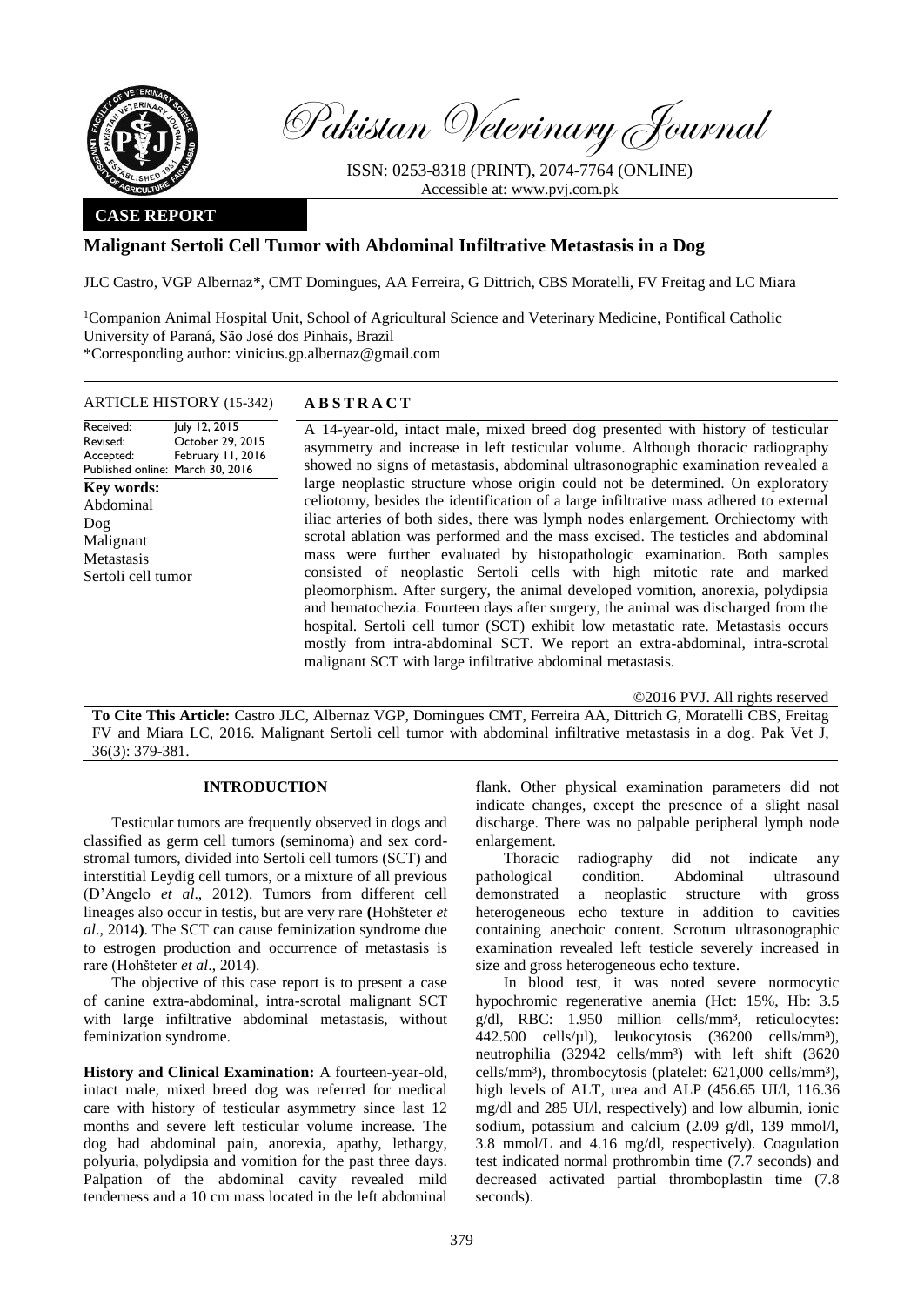

**Fig. 1:** Intra-operative view of a metastatic SCT mass adhered to both sides external iliac arteries.

**Diagnosis and treatment:** The patient was hospitalized and support therapy was performed. One day after admission, the patient received blood transfusion, which improved hematologic condition (Hct: 27%, Hb: 7.4 g/dl, RBC: 3.540 million cells/mm<sup>3</sup>) and its general status.

The animal was anesthetized and subjected to exploratory celiotomy, which demonstrated a 10 cm encapsulated, solid tumor on hypogastric region adhered to both sides external iliac artery (Fig. 1 and 2A). Enlargement of abdominal lymph nodes with cyst formations was also visualized. Some lymph nodes had broken up and a yellowish substance drained into the peritoneal cavity. The tumor was removed with carefully dissection and ligation of direct vascular branches using Satinsky clamps. Because of the tumor adherence on the external iliac arteries, a vascular suture with polypropylene 6-0 was necessary to preserve blood supply and prevent bleeding. Abdominal lavage was performed with Lactated Ringer's solution (1.5 liters) and after that, muscular, subcutaneous and skin sutures were executed. After proceeded to scrotal orchiectomy with scrotum ablation. The left testicle was severely enlarged and irregular compared with contralateral testis (Fig. 2B). All tissue samples were fixed in formalin 10% and submitted for histological evaluation.



**Fig. 2:** Ultrasonographic and gross appearance of both testis metastatic infiltrative mass. (A) Ultrassonographic appearance of abnormally enlarged, irregular and heterogeneous left testicle (red arrows) and normal size right testicle (white markers). (B) Left testicle severely increased in relation to the right. (C) Metastatic abdominal mass with anechoic content (white markers). (D) Gross appearance of abdominal metastasis, sectioned during the surgical procedure.



**Fig. 3:** Histopathologic examination of the left neoplastic testis. (A) Diffuse distribution of Sertoli cells forming a large aggregates with no canalicular structure and significant presence of stroma between cells (H&E; 100x). (B)Proliferation of irregular, round, neoplastic Sertoli cells with high mitotic rate (H&E; 400x).